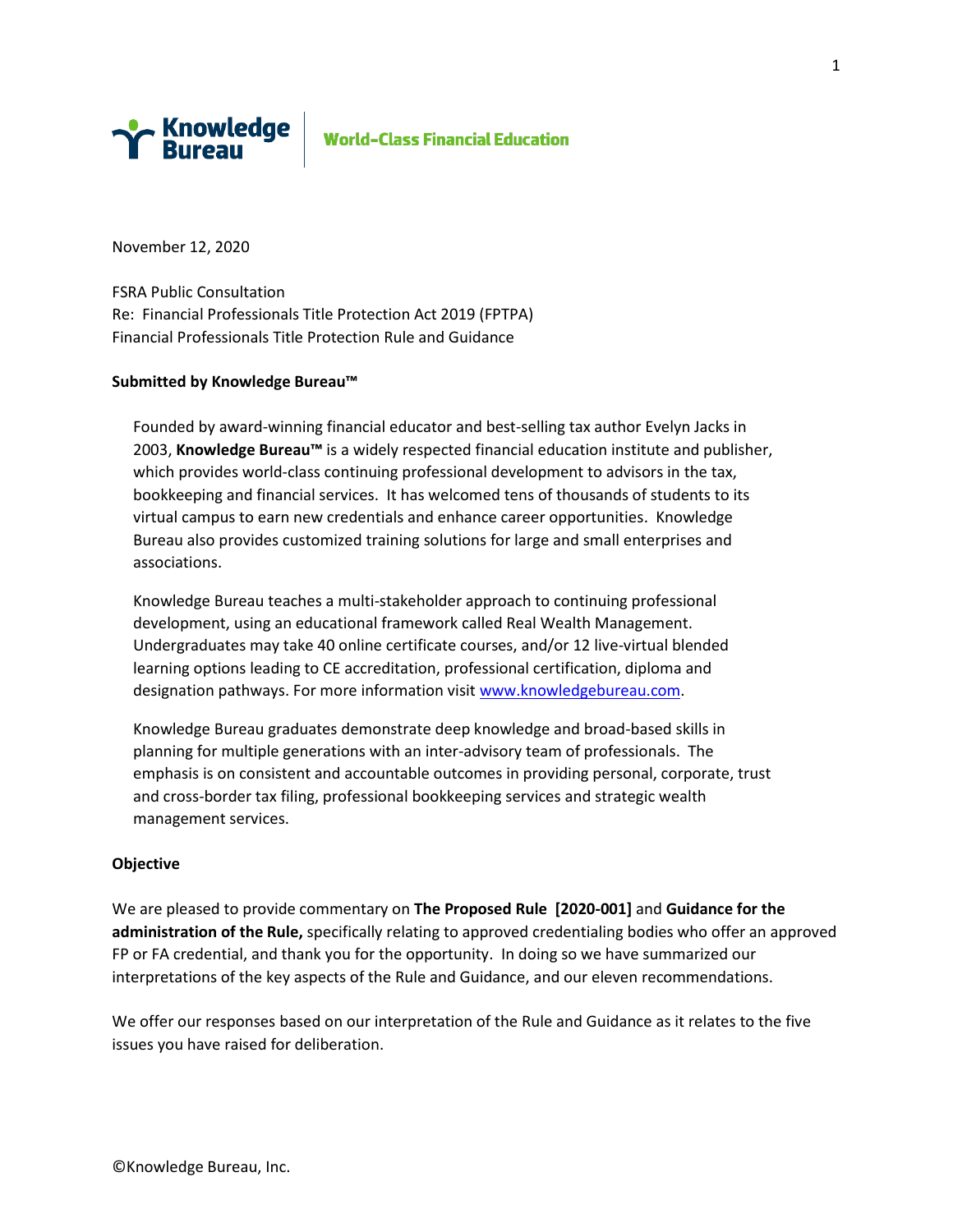# **THE PROPOSED RULE: REQUIREMENTS FOR MINIMUM STANDARDS TO OBTAIN FSRA APPROVAL OF A FINANCIAL PLANNER (FP) OR FINANCIAL ADVISOR (FA) CREDENTIAL**

**Rationale:** To ensure consumers have confidence in the quality of services received from individuals who hold these titles.

**Mission:** To eliminate confusion about the expertise and knowledge of individuals who provide financial planning and financial advisory services as represented by their credentials.

**Objective:** There are five key objectives:

- To establish minimum standards for two titles used in the industry under the Title Protection Framework:
	- o Financial Advisor
	- o Financial Planner
- Second, to establish approval criteria for an approved credentialing body to permit the use of FP and FA credentials.
- Third, to provide oversight of the approved credentialing bodies
- To provide oversight of those who use the titles FA and FP
- To take enforcement action against both, if required.

## **Approach**

- 1. To establish minimum standards for the use of two titles: Financial Advisor and Financial Planner while providing flexibility in achieving compliance
- 2. To recognize existing licensing and professional designation regimes administered by approved credentialing bodies
	- a. Allows for existing standards, practices and licenses/designations to be recognized as meeting minimum standards for title usage
	- b. Enables certain individuals to continue to conduct business using FP or FA titles
	- c. Individuals holding such licenses and designations will be granted the right to use the FP or FA titles if they hold an approved credential from an FSRA-approved credentialing body
- 3. Grandfathering provisions for those currently using the FP or FA titles without a license of designation from a suitable entity **will not be supported**
- 4. To establish principles for an exemption regime. Three principles are being considered:
	- a. Exemptions are only available if the benefits outweigh any potential harm. Approval criteria for credentialing bodies and FP/FA credentials must be met
	- b. Ongoing protection of the public interest must be met: individuals must meet minimum standards to use FP or FA titles.
	- c. Graduates must be subject to ongoing conduct oversight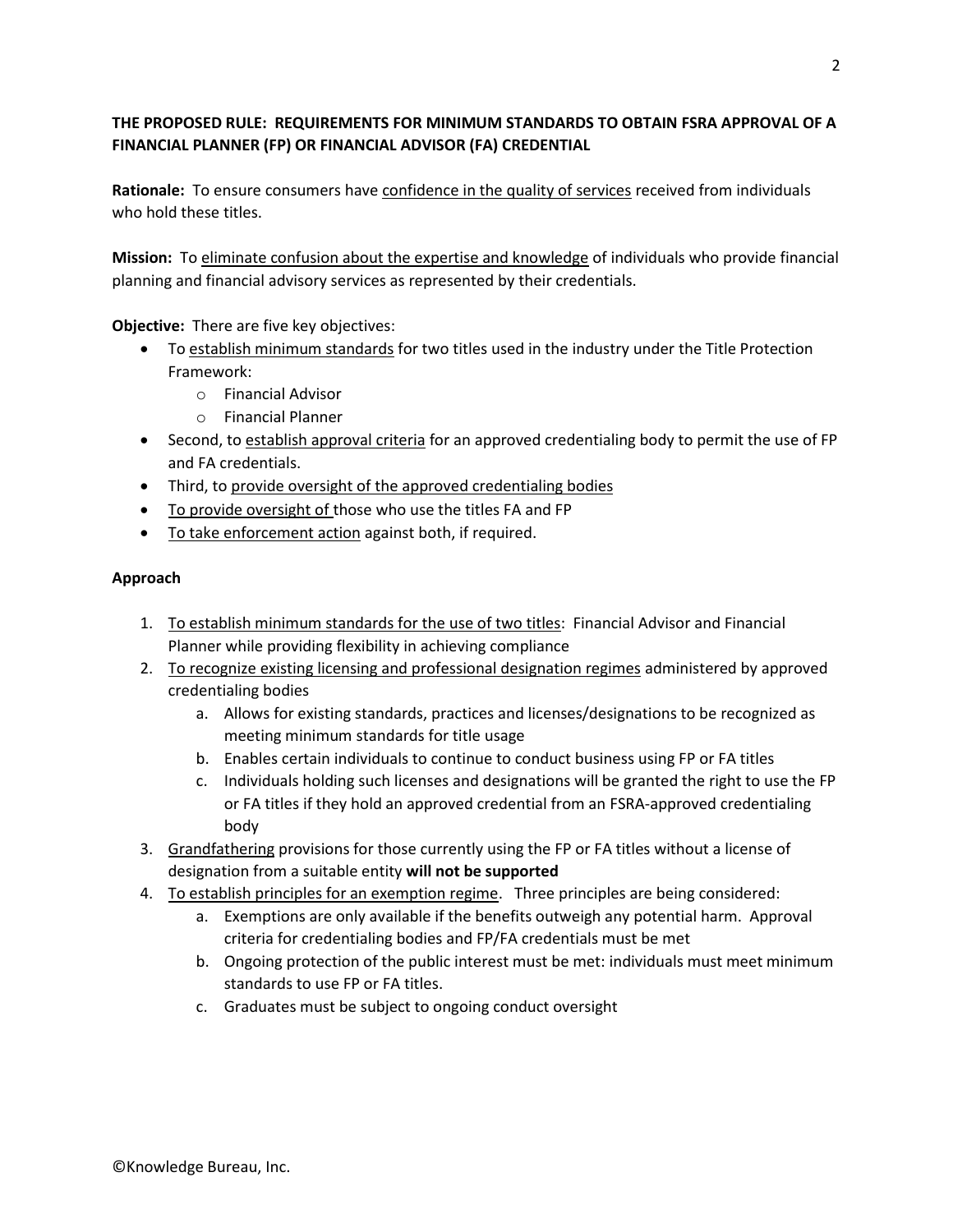#### **SUMMARY OF RECOMMENDATIONS**

**Recommendation #1.** The competency profiles for both FA and FPs must clearly articulate the professional outcomes and best interest duties expected of each, together with a definition of consumer profiles and life events these professionals should be working with.

**Recommendation #2.** A detailed and pre-approved syllabus of courses should map the training pathway from FA to FP and beyond this, to mastery and specialization required to serve different client needs.

**Recommendation #3.** Competency profiles, and related education requirements, must address the inherent differences between planning for individual vs. multi-stakeholders and how to co-ordinate solutions with professional expertise from multiple disciplines beyond the financial services, in that case.

Knowledge Bureau provides an academic pathway to credentials for a Real Wealth Manager, who is charged with delivering on the professional guidance required for a multi-stakeholder approach to wealth management, so important to transitioning life events culminating in retirement, incapacity and estate planning. We recommend that these competencies and the requirement to take the RWM™ Designation Program are added to the approved credentialing process.

**Recommendation #4.** A Responsibility Matrix should be developed that guides both educational competencies and oversight of credentials and their ongoing renewal. A sample diagram is included.

**Recommendation #5 –** Detailed commentary on curricula outlined in Table 1 and 2 is submitted herein based on the over-arching recommendation that a clear definition of the terms Financial Advisor and Financial Planner is developed, both inclusive and exclusive, together with a competency definition framework that is easy to interpret by consumers.

**Recommendation #6.** The knowledge and skills required across a spectrum of financial decision-making triggers should be integrated into the minimum competency requirement, leading to recommendations that pass the client along to appropriate specialists with deeper and broader knowledge required to plan and advise on more complex scenarios.

**Recommendation #7.** A standard client-facing brochure and related social media/web pages that describes the specific competencies of each of the FP and FA, their various areas of specialization, the related recommendations they can make, and the expected outcomes over time, all should form part of a consumer education initiative. As important, is the articulation of the responsibility matrix for each stakeholder, what to expect in terms of fee structure, and how to make a complaint and to whom. Complaint resolution pathways should be clearly understood as part of the client engagement process.

**Recommendation #8.** Provided that all principles are met, exemptions should be granted for professionals who have studied and obtained credentials that go beyond minimum standards for FA and FP title holders.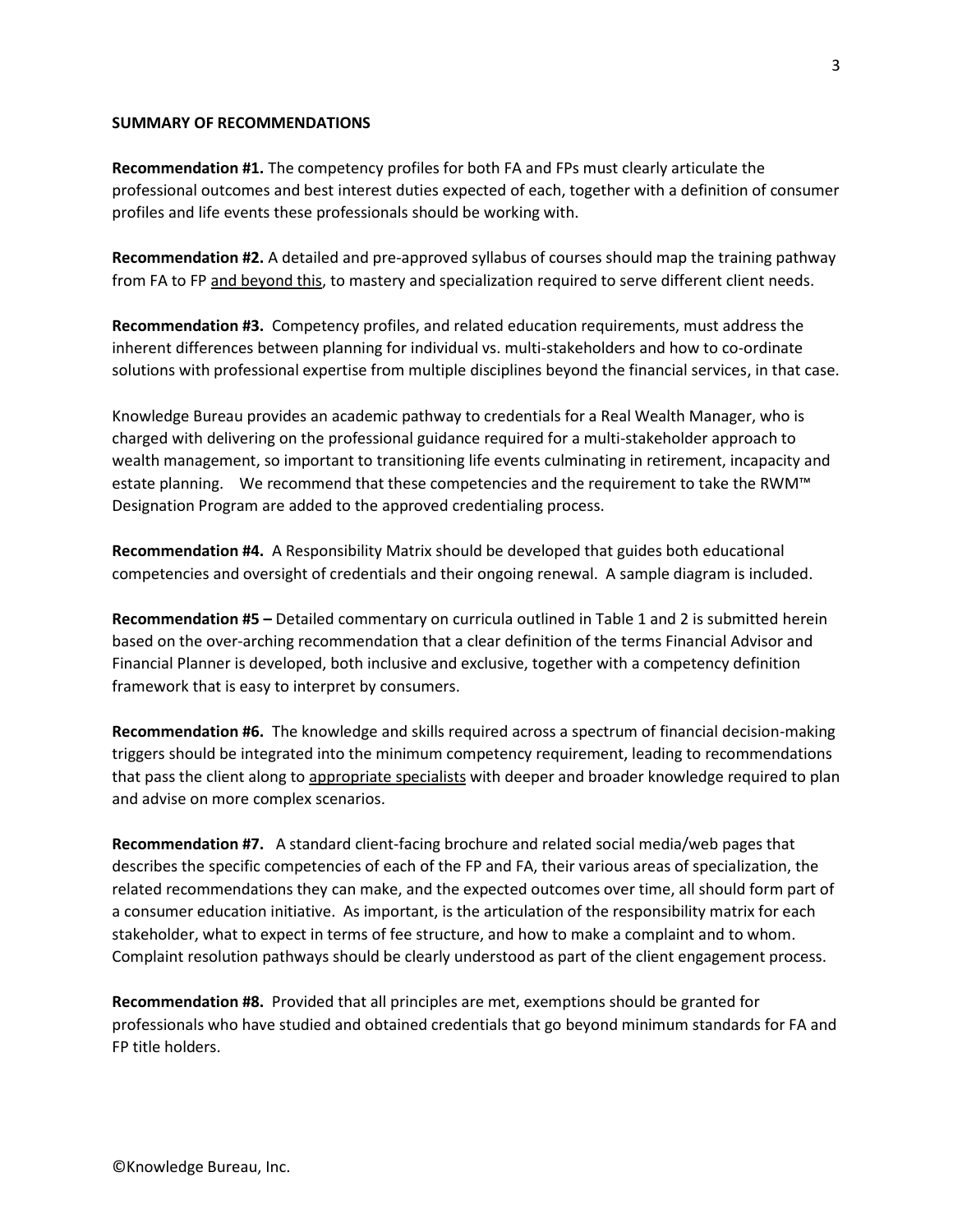**Recommendation #9** To keep costs of education down, and quality of education up, credentialing bodies should not collect any administrative fees on behalf of FSRA. These should be charged directly to the title holder.

**Recommendation #10.** It is a multi-stakeholder responsibility to provide tax and financial literacy and so any educational delivery will be more successful with multi-stakeholder input. There are many ways to deliver broad-based, mass market education directly to consumers, but all that is required is one really effective modality. Our recommendation is to fund a YouTube Channel accessible to all parties interested in financial education**.**

**Recommendation #11 Regarding Guidance and Oversight Burden:** We believe that the robust controls anticipated are most effectively dealt with by regulators who have the legal talent and expertise to investigate and act upon consumer complaints, allegations and non-compliance.

Respectfully submitted,

Evelyn Jacks, President Knowledge Bureau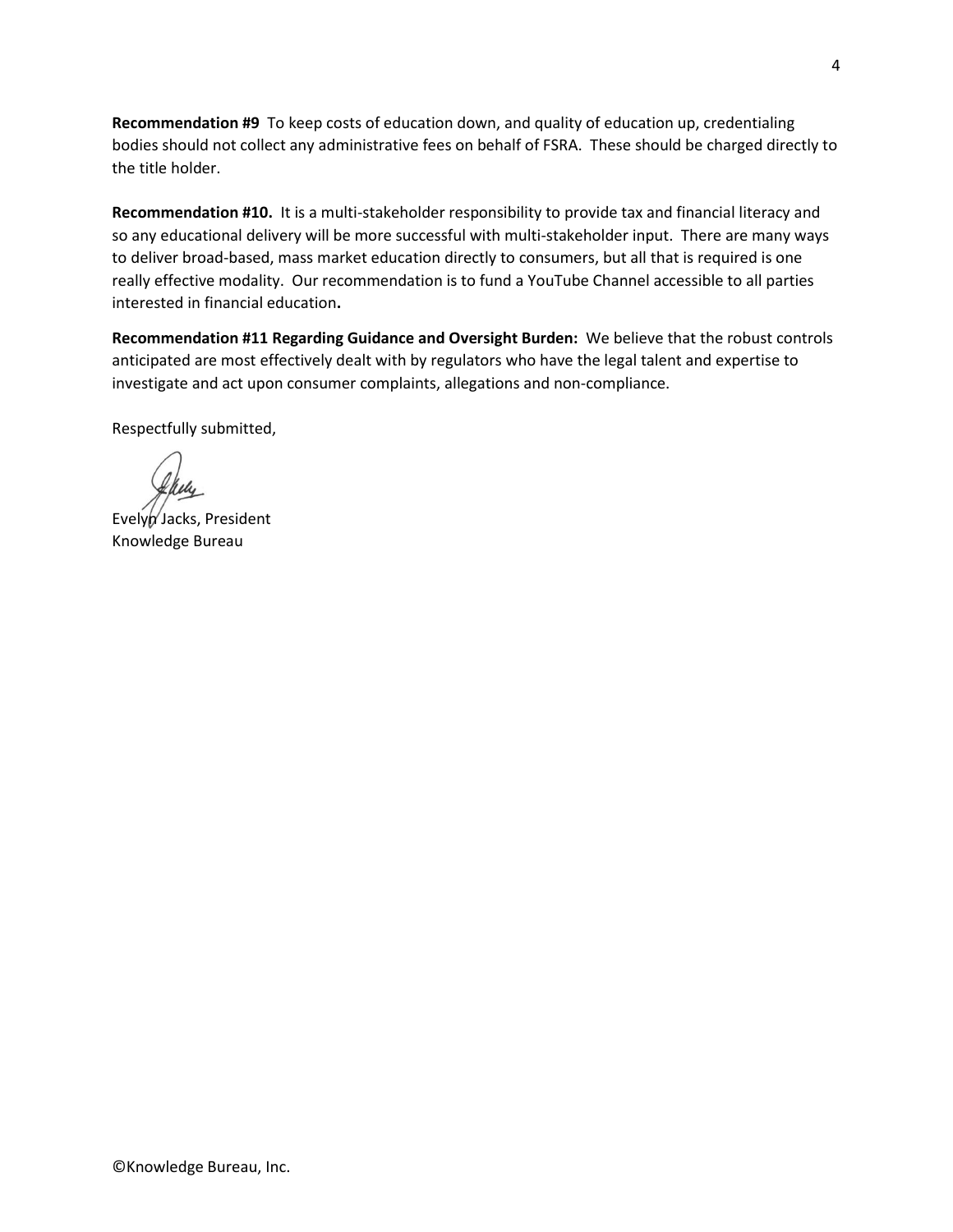#### **ISSUES FOR COMMENT:**

- a. The FP and FA Credentials, specifically, whether baseline competency profiles are adequate
- b. Format of disclosures required by FP and FA title users
- c. Allowance for exemptions and principles governing an exemption regime
- d. Fees and Assessments to be collected by credentialing bodies from approved credential holders
- e. Options for consumer education on financial planning and financial advising services

#### **KNOWLEDGE BUREAU RESPONSES: QUESTION 1**

**Question: Does this framework adequately reflect the technical knowledge, professional skills and competencies that should be included in an education program by a credentialing body to set minimum standards?**

Our response is framed in relation to the key rational behind the FPTPA Proposed Rule: to ensure consumers have confidence in the quality of services received from individuals who hold these titles. We believe the framework needs more work.

In order to meet the rational, consumers must clearly understand, at a minimum:

- The difference between a financial advisor and a financial planner. The framework is not clear enough on this issue. In particular:
	- o When should an FP be consulted vs an FA?
	- $\circ$  How the two roles are inter-related? Who takes the lead when there is both an FP and an FA in the picture? How are recommendations received from each linked to specific client outcomes?
	- $\circ$  Which comes first suitable financial planning or recommendations on investment or insurance solutions?
	- o Who is responsible when anticipated outcomes are not met?

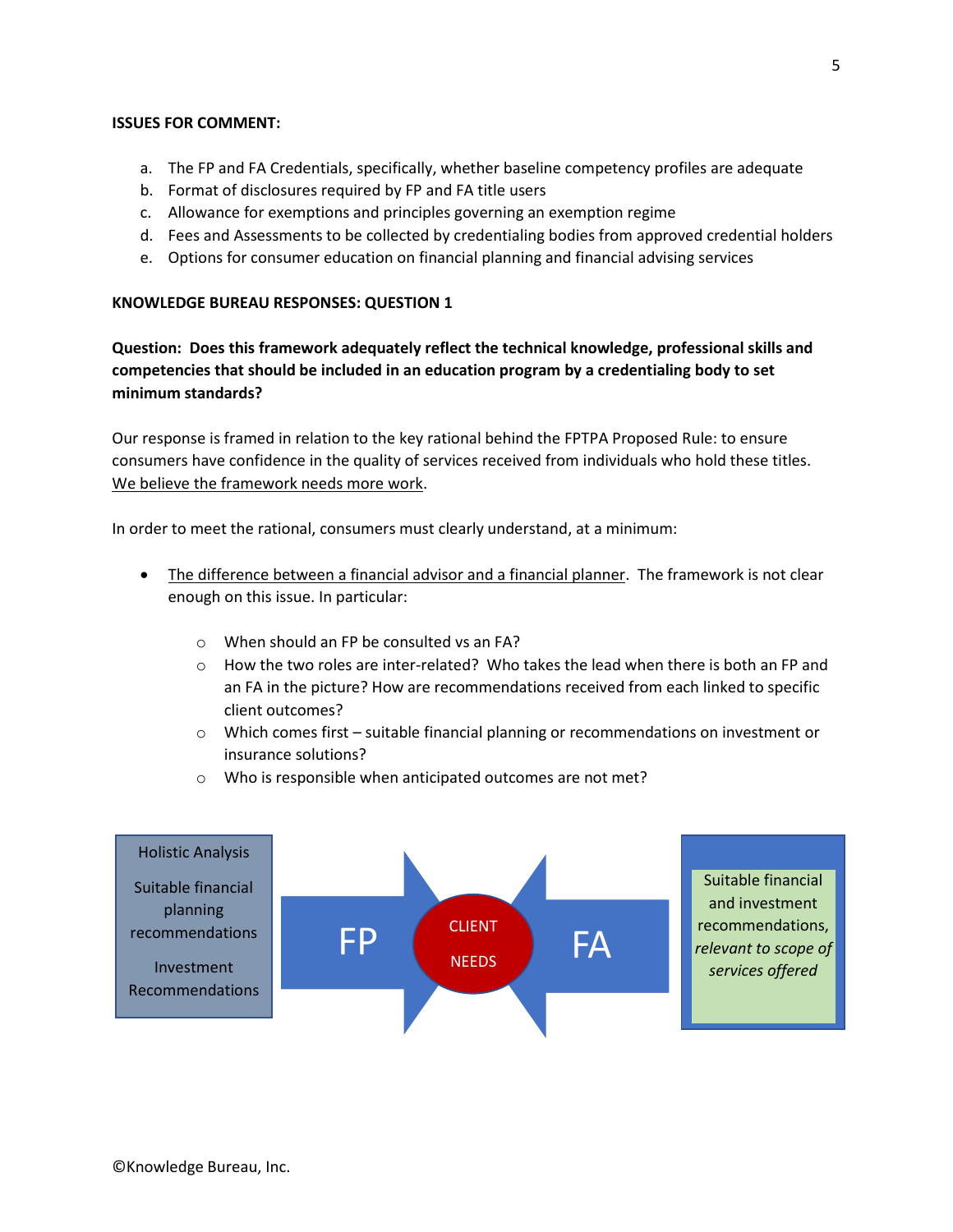- **The similarity between the competency profiles makes it difficult to meet the mission**, which is to eliminate confusion about the expertise and knowledge of individuals who provide financial planning and financial advisory services as represented by their credentials:
	- o **The FP baseline competency profile** requires deep knowledge on *all* of the following:
		- Estate, tax, retirement, investment planning and alternatives including finance and insurance/risk management leading to the development of an integrated financial plan
		- It is recommended that the specialized credentials earned in the certificate courses provided by Knowledge Bureau designation programs are added to the list of approved credentials in this competency profile. These include courses in the following disciplines:
			- **DFA-Tax Services Specialist™** Personal tax planning and preparation
			- **MFA-Business Services Specialist™** Corporate owner-manager compensation planning
			- **MFA-Pension and Estate Services Specialist™** Pension and tax-efficient retirement income and asset planning
			- **MFA- Business Growth Services Specialist™** Planning specific to the needs of the small business client
			- **MFA-P™ (Philanthropy)** Strategic philanthropic planning for HNW clients.
	- o **FA baseline competency profile** requires competency in *only one* of estate, tax, retirement, investment planning and alternatives including finance and insurance/risk management leading to the development of an integrated financial plan

Further, *there appears to be no requirement to refer to or have knowledge to interpret a holistic plan to make suitable recommendations within the scope of services offered.* This is an important omission in the competency profiles that appears counter to the public interest.

It appears that this competency profile will have responsibilities for only one area of expertise significant to planning outcomes that are part of an integrated financial plan, perhaps developed by another advisor. This sets the stage for significant overlap and/or gaps in planning, makes oversight difficult and the choice of the right professional for specific consumer needs, very confusing.

**Recommendation #1 - The competency profiles for both FA and FPs must clearly articulate the professional outcomes and best interest duties expected of each, together with a definition of consumer profiles and life events these professionals should be working with.** 

**Recommendation #2 – A detailed and pre-approved syllabus of courses should map the training pathway from FA to FP and beyond this, to mastery and specialization required to serve different client needs.**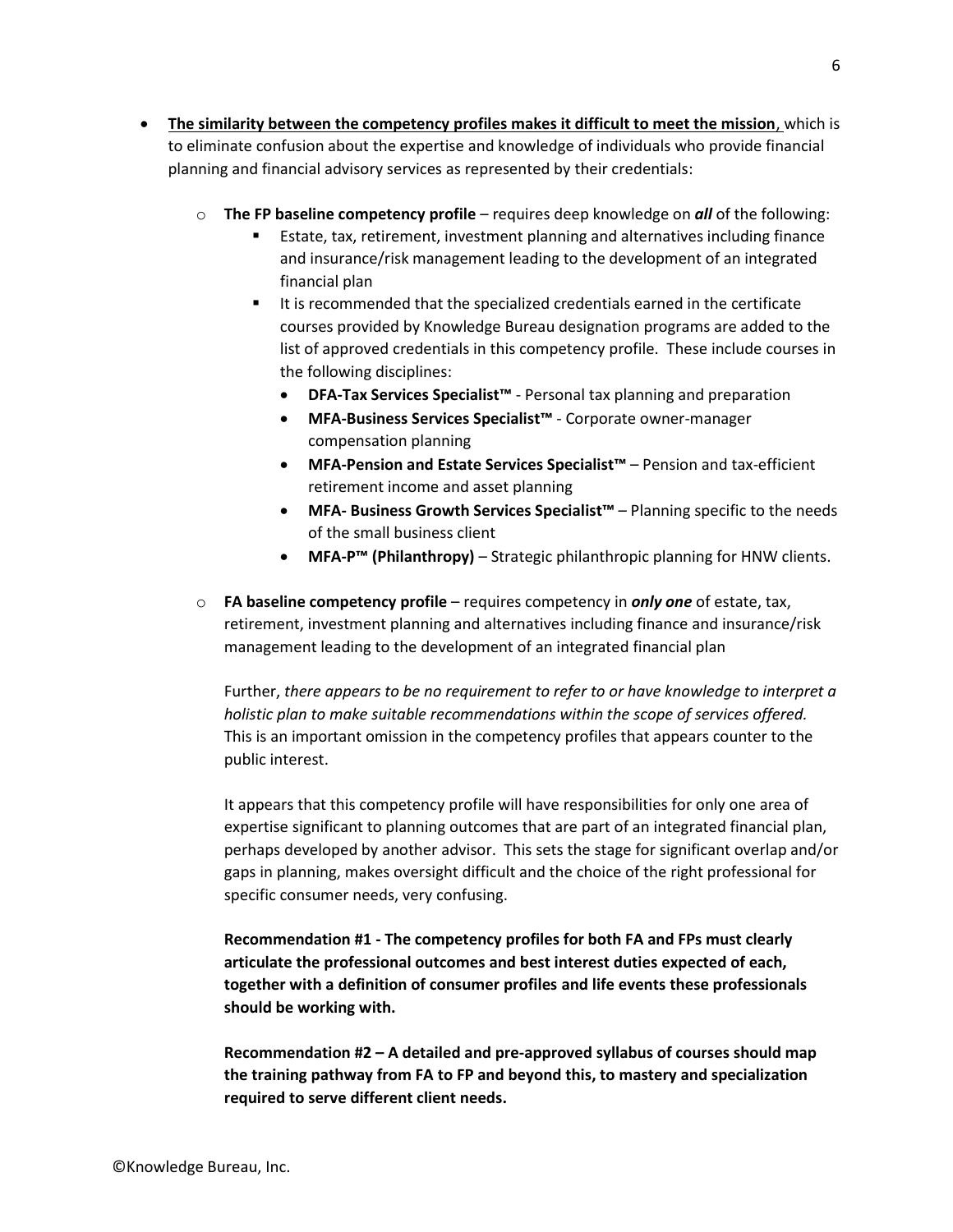• **Who is responsible for outcomes that require the input of multi-disciplinary expertise?** It is rare for one advisor to have 100% of all assets for a household under administration. It is also not unusual for clients to have – and require - multiple relationships with financial intermediaries (accountants & bookkeepers, tax preparers, payroll services, legal advisors and financial advisors). There does not appear to be any training requirement that anticipates how to work towards the best interest of the client and family stakeholder group, over multiple life events, in these instances. This needs to be addressed in curricula that also develops deep, broad knowledge and skills required to manage complex financial outcomes. Both a strategy, commonly understood, and a process for delivering on solutions, is required, together with a firm understanding of responsibilities of each party.

# **Recommendation #3. Competency profiles, and related education requirements, must address the inherent differences between planning for individual vs. multistakeholders and how to co-ordinate solutions with professional expertise from multiple disciplines beyond the financial services in that case**.

Knowledge Bureau provides an academic pathway to credentials for a Real Wealth Manager, who is charged with delivering on the professional guidance required for a multi-stakeholder approach to wealth management so important to the transition throughout life events culminating in retirement, incapacity and estate planning. **We recommend that these competencies and the requirement to take the RWM™ Designation Program are added to the approved credentialing process.**

**Recommendation #4. A Responsibility Matrix should be developed that guides both educational competencies and oversight credentials and their ongoing renewal. A sample diagram is included**

The baseline competency profiles would be enhanced by a responsibility matrix, which should be clear to all the stakeholders, including the client, in relation to success outcomes and their enforcement:

- a. Where do responsibilities for client outcomes reside and for how long?
- b. What is the scope of those responsibilities for each stakeholder?
- c. What is the start and end of the responsibilities amongst the stakeholder members?
- d. How is liability shared and/or limited amongst the stakeholder group?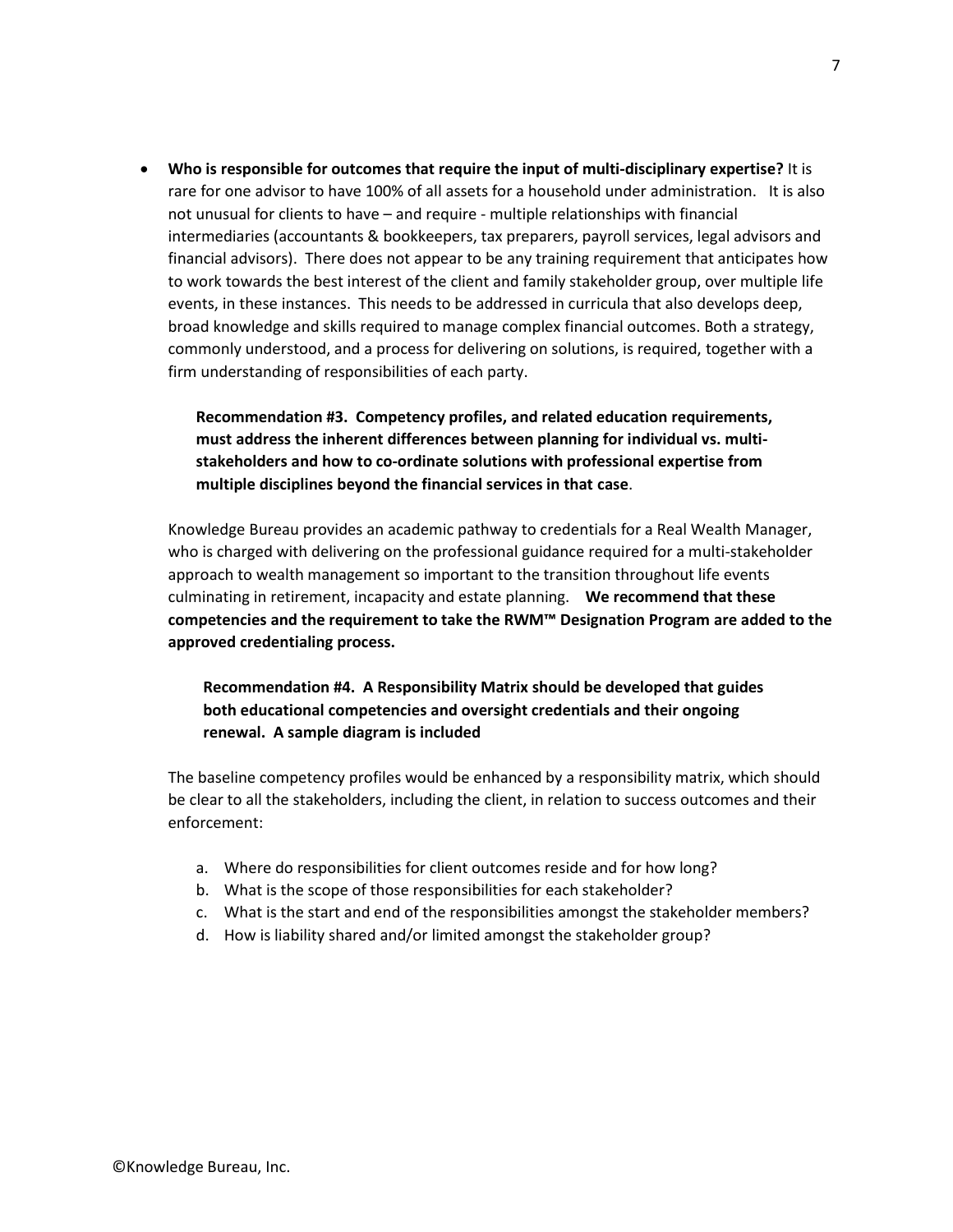#### **Responsibility Matrix:**



**In Addition:** the integration of responsibilities of other financial intermediaries: accountants, tax filers, bookkeepers, lawyers, business valuators, etc.

• **Recommendation #5 – Detailed commentary on curricula outlined in Table 1 and 2 is submitted based on the over-arching requirement that a clear definition of the terms Financial Advisor and Financial Planner is developed, both inclusive and exclusive, together with a competency definition framework that is easy to interpret by consumers.** 

**General Financial Services Knowledge – Overview of the financial services marketplace.** Questions to be answered in the competency definition framework:

- Who are these people in the marketplace today?
- How can transitioning/new credential holders be identified?
- What educational/conduct criteria must be met before application for a license or new credential
- What financial solutions will be provided by each?
- What standard criteria is used as a basis of recommendations for each of the FA and FP?
- How are these recommendations inter-related?
- When and how do these title holders pass the responsibility for client outcomes to one another and to other stakeholders as per a responsibility matrix?

**.**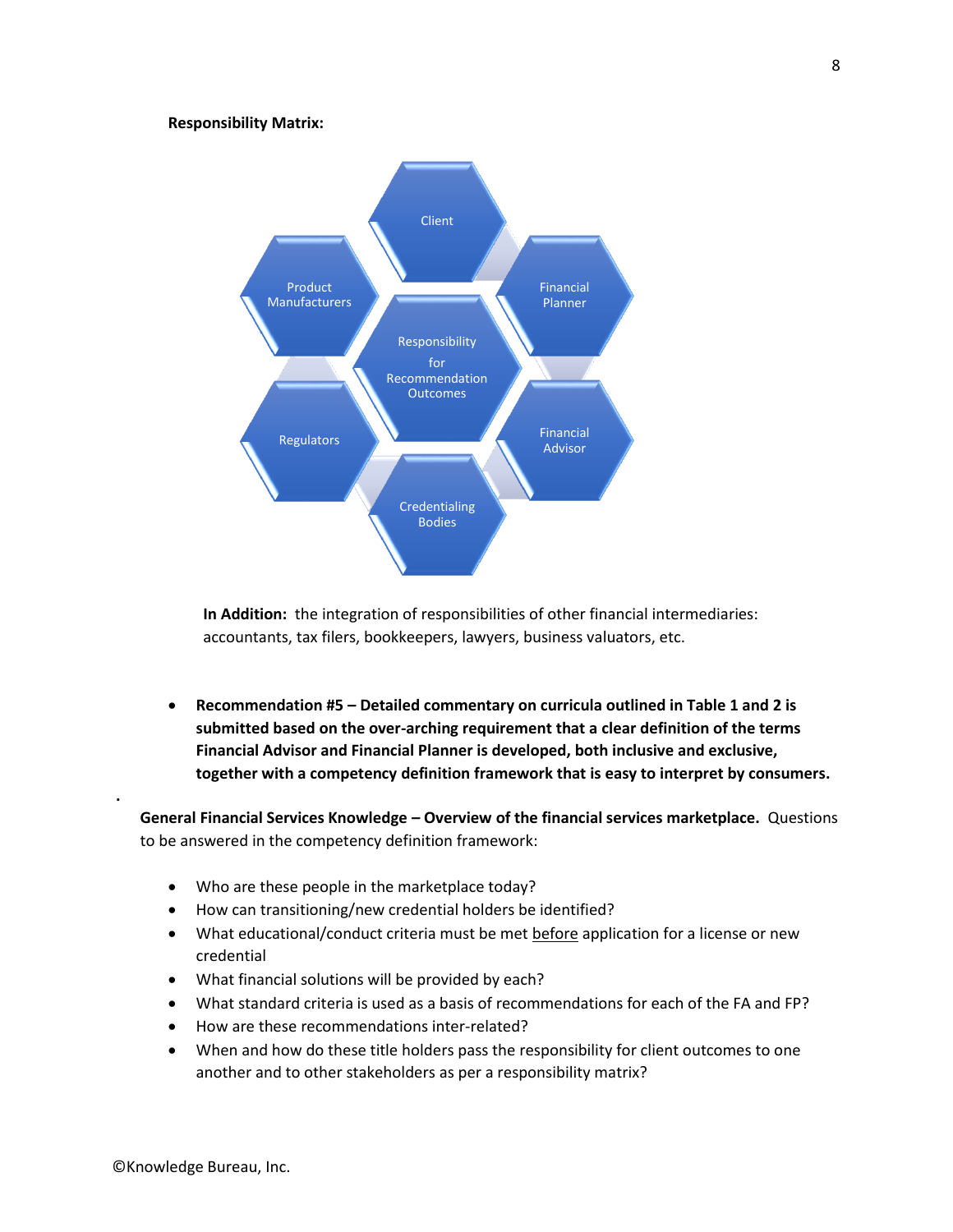- Who identifies all other the potential stakeholders critical to the making of recommendations, for example, accounting and legal advisors?
- Who establishes the timeline for the scope of the work they each do?
	- i. Example: Recommendations may in today's environment may not be the same six months from now.
- How are competencies and fee structures aligned?
- How are various regulators aligned?
- What responsibility does the client have in executing on the plan or investment solution recommendations?
- 2. **Overview of the Canadian Regulatory Environment.** This is a critical component of the new roles and competencies. Required are specific parameters for responsibility, enforcement and liability relating to the recommendations FPs and FAs can make. They must be measurable and specific outcomes with well defined timelines to avoid grey areas that can result in costly legal actions.

Clearly articulated, credentialing bodies can develop, test and monitor curriculum and CE requirements that relate specifically to technical skills, broad and deep knowledge and the link to reliable client outcomes over a specific period of time.

However, the responsibility of the regulatory environment related to the sector the individual operates in rests with employers and regulators. Credentialing bodies have only limited authority and that is specifically relating to academic competency. The difference needs to be clear in these baseline competency profiles.

### **3. Client Outcomes and Technical Knowledge Descriptions**

- The outcomes appear to be related specifically to recommendations; the spectrum of possible recommendations and the knowledge/skills to make them requires definition.
- The FA outcomes do not appear to be client-centric
- There is overlap but not integration in the roles and competencies of the FP and FA. This must be transparent.
- Competency profiles should touch on all aspects of financial decision-making in both cases. As there are more mass market consumers using the services of FAs early in their financial planning needs (banking, mortgages, debt acquisition, wealth acquisition), having competencies in one but not all of the planning skills listed under KYP would not be in the best interests of those clients.

**Recommendation #6. The knowledge and skills required across a spectrum of financial decisionmaking triggers should be integrated into the minimum competency requirement, leading to recommendations that pass the client along to appropriate specialists with deeper and broader knowledge required to plan and advise on more complex scenarios.**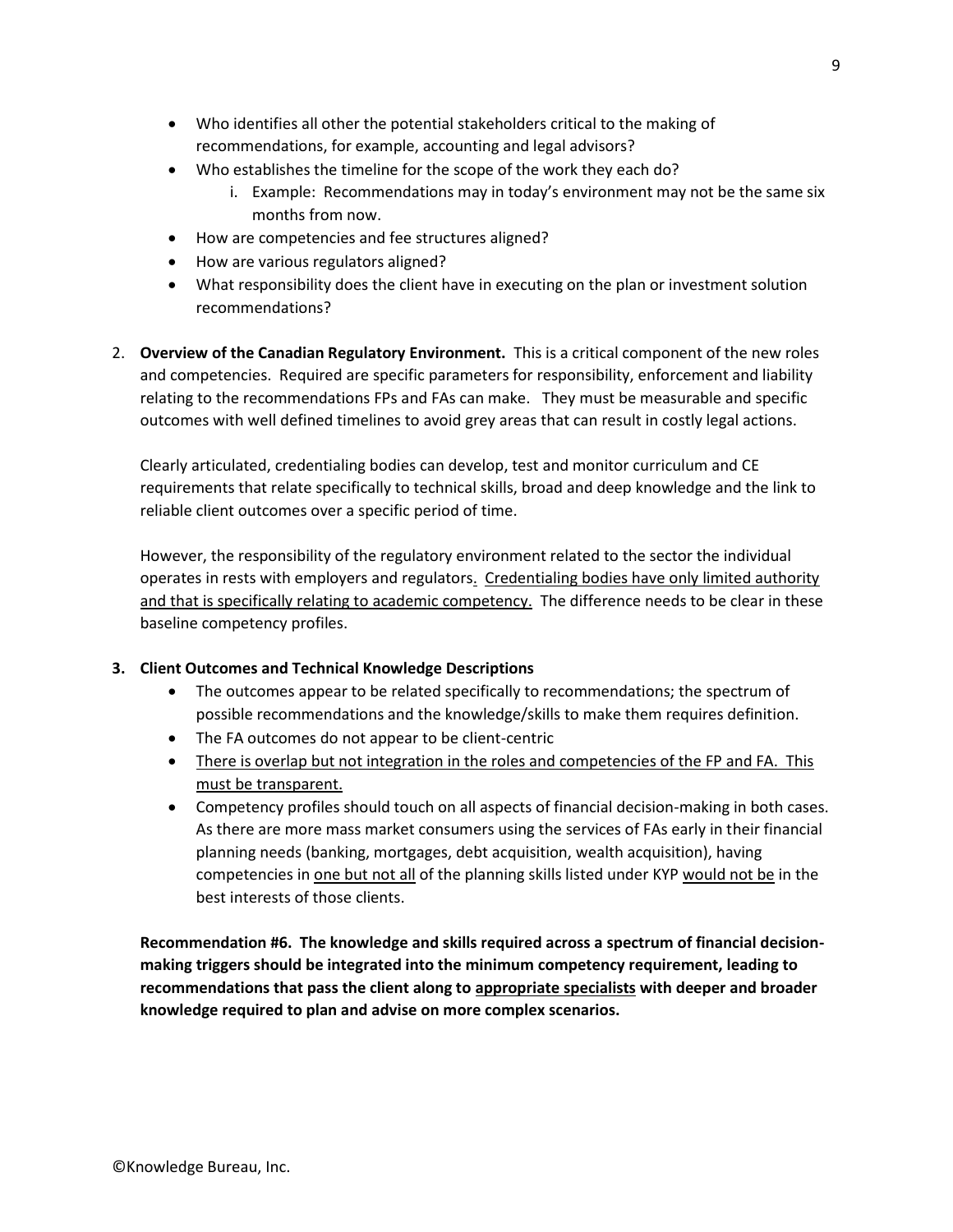#### **QUESTION 2 DISCLOSURE**

## **Should FP and FA title users be required to disclose to clients the credential they hold to disclose their right to use the title? What form should this take and what consumer benefits will it achieve?**

The short answer in our view is yes, but as per the detail in our response to question #1, consumers will benefit from understanding how to match financial decision-making requirements to the right professional help. In other words, disclosing the right to use a title should include information about what recommendations the FA or FP can make.

Clients must also understand when to consult either an FP or an FA, or multiple FAs with unique skills, and how to work with these professionals in conjunction with other stakeholders to their financial health over time. This increases the important role of public education as these changes are rolled out.

**Recommendation #7. A standard client-facing brochure and related social media/web pages that describes the specific competencies of each of the FP and FA, their various areas of specialization, the related recommendations they can make, and the expected outcomes over time, all should form part of a consumer education initiative. As important, is the articulation of the responsibility matrix for each stakeholder, what to expect in terms of fee structures, how to make a complaint and to whom. Complaint resolution pathways should be clearly understood as part of the client engagement process.** 

### **QUESTION 3 EXEMPTIONS**

**Should the framework allow for exemptions, in relation to stated principles governing the proposed exemption regime, the extent to which exemptions may be required, to whom they should be made available, and what benefits and drawbacks there are.** 

**Recommendation #8. Provided that all principles are met, exemptions should be granted for professionals who have studied and obtained credentials that go beyond minimum standards for FA and FP title holders.**

For example, in the case of Knowledge Bureau, we provide an academic pathway to continuing professional development for advisors with a variety of industry credentials. Persons who have achieved these specialized credentials from Knowledge Bureau should be exempt from the Rule, provided minimum competency standards for use of the FA/FP titles have been met.

#### **For details please see appendix attached.**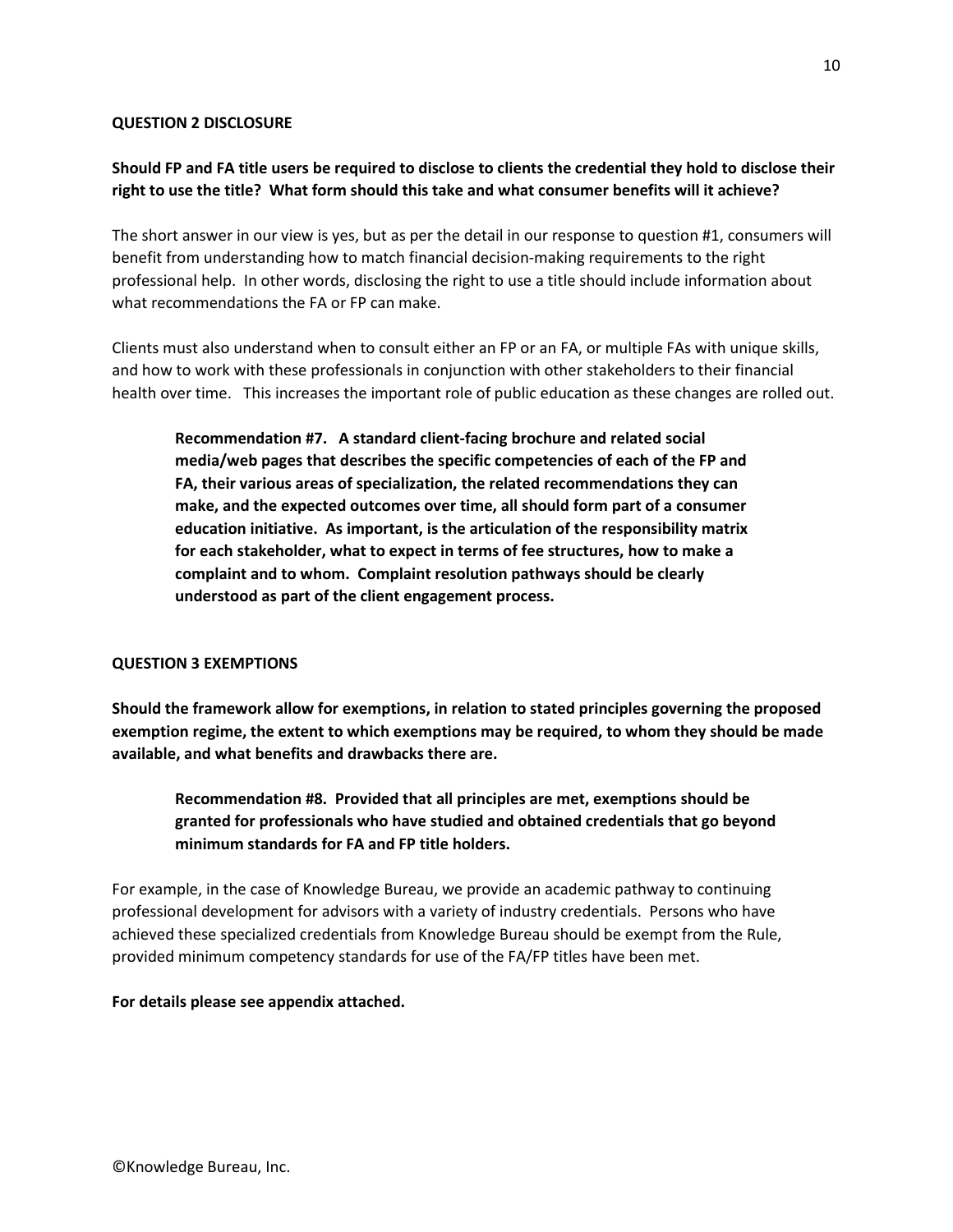#### **QUESTION 4 FEES AND ASSESSMENTS**

**The FPTPA requires credentialing bodies to collect from approved credential holders any fees FSRA requires them to pay and remit them to FSRA, which will make the rules regarding collection, holding and remittance of such fees, yet undefined. The objective is fair cost recovery, presumably for both FSRA and the credentialing body. Are there operational challenges for the credentialing body?**

There will be significant cost in setting up an administrative structure to accomplish fee collection and remittance on behalf of FSRA and this will provide a disproportionate burden on smaller credentialing bodies. This will cut into the resources required to broaden the scope and quality of education available in the marketplace, counter to the mission of this initiative.

These costs will have to be passed along in higher tuition fees, which may also be counter to the goal of higher standards because higher education costs may be out of the reach advisors seeking these credentials.

# **Recommendation #9 To keep costs of education down, and quality of education up, credentialing bodies should not collect any administrative fees on behalf of FSRA. These should be charged directly to the title holder.**

Further, credentialing bodies can confidently provide oversight on educational criterial for the granting of a credential, its relicensing requirements, and the collection of tuition fees for courseware it controls. It is more difficult – if not impossible – to oversee conduct. That is the job of regulators. The resources to collect additional fees or have oversight on advisor conduct must rest there.

### **QUESTION 5 CONSUMER EDUCATION**

## **How should government, regulators, credentialing bodies and industry educate consumers on financial planning and financial advising services.**

Consumers make financial decisions based on life, financial and economic events. This is where sound tax and economic education, as articulated in the competency profiles for both FAs and FPs comes to the forefront.

There is a vast landscape of financial literacy information available in the marketplace; one could argue that the marketplace may not need more generic information.

What would be required, however, is specific consumer-facing education on how to differentiate FP/FA credential holders from others, together with the responsibilities of each to anticipated outcomes.

Consumers also want to connect the dots between the every-changing tax and economic issues they are exposed to with their changing family life events. If the goal is sound financial health today and financial readiness for the challenges of tomorrow, any additional consumer education needs to be accessible, and common to all the relationships between various financial intermediaries and their clients.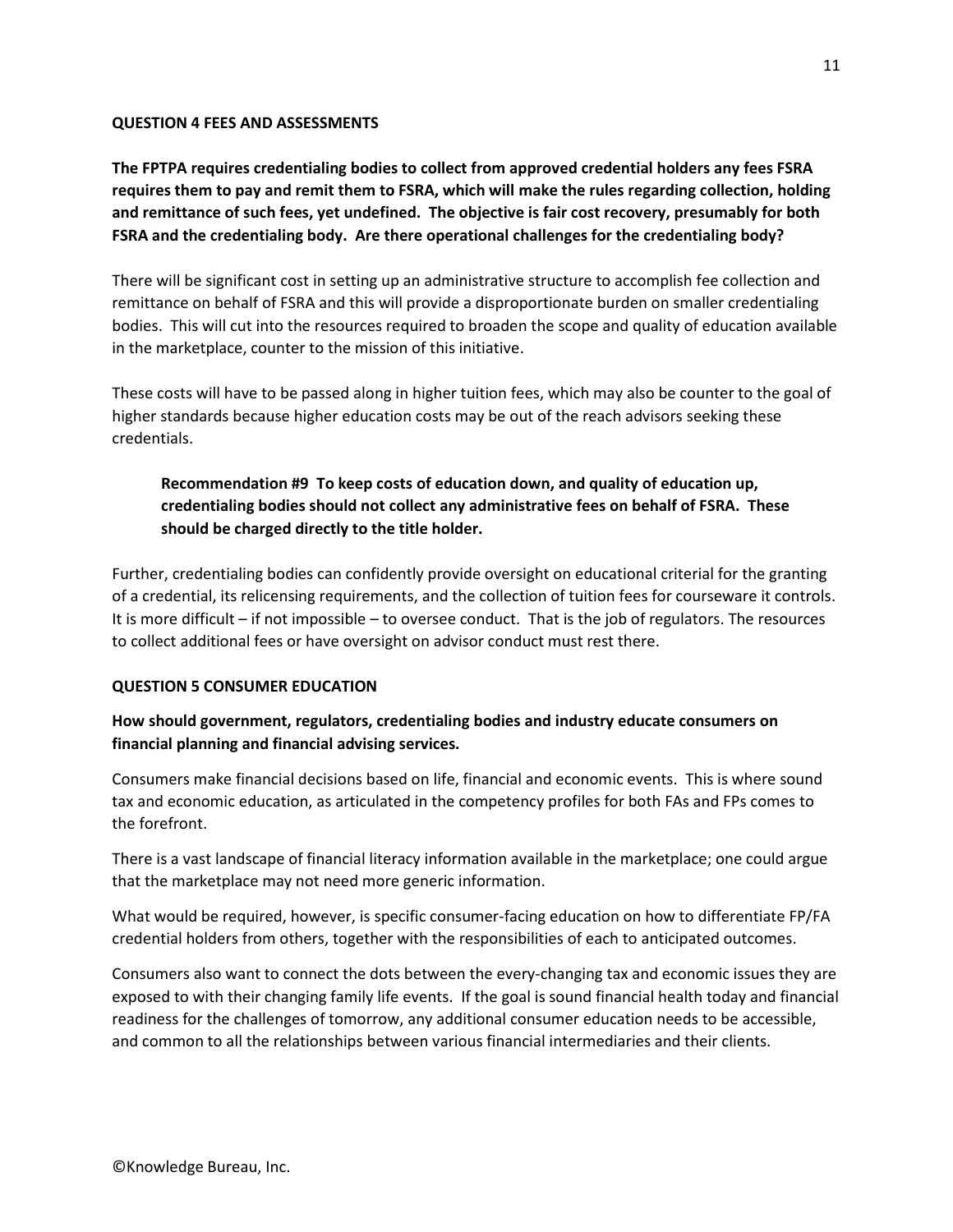**Recommendation #10. It is a multi-stakeholder responsibility to provide tax and financial literacy and so any educational delivery will be more successful with multistakeholder input. There are many ways to deliver broad-based, mass market education directly to consumers, but all that is required is one really effective modality. Our recommendation is to fund a YouTube Channel accessible to all parties interested in financial education.**

### **COMMENTARY REGARDING GUIDANCE AND OVERSIGHT BURDEN**

### **Please see yellow highlights**

### **SUMMARY OF GUIDANCE PROVISIONS – CRITERIA FOR CREDENTIALING BODIES**

**Submissions**. Submissions of applications to become an FSRA-approved credentialing body require

- 1. Name, mandate, objects, organizational structure, articles, etc.
- 2. Reporting individual/contact to FSRA
- 3. Type of credentials for which approval is being sought
- 4. Experience as a credentialing body and/or offering a financial services license/designations
- 5. Self-assessment of requirements in FPTP Rules especially 4(1)
- 6. Policies and procedures relating to administrative practices
	- d. Operation of the credentialing program
	- e. Granting of credentials, certification and recertification
	- f. Explanation of exemptions, advanced standing
	- g. Complaints processes, review processes including staff accountabilities, scope of issues to be adjudicated, inventory of historical disciplinary actions
	- h. Approach to investigation and enforcement, monitoring, supervision of credential holders
	- i. Summary of code of ethics and professional standards and communication thereof

Applications for approval of an FP or FA credential can be submitted at the same time as an application for approval of a credentialing body. Separate assessment for each credential is required.

**Terms and Conditions for approval** – demonstrate compliance with subsection 5(1) and/or subsection 6(1) based on self assessment. Revocation will occur if not in compliance and will be publicly posted.

### **Criteria and Duties of Credentialing Body**

- 1. Effective governance structure
- 2. Administrative policies and procedures
	- Have a board of directors or other appropriate governance body accountable for setting expectations for the operation of the credentialing program and overseeing senior leadership
	- Necessary financial resources to operate a credentialing program of this nature
	- Arrangements to mitigate risk (insurance)
	- Record accessibility including safety and security of data; disaster recovery procedures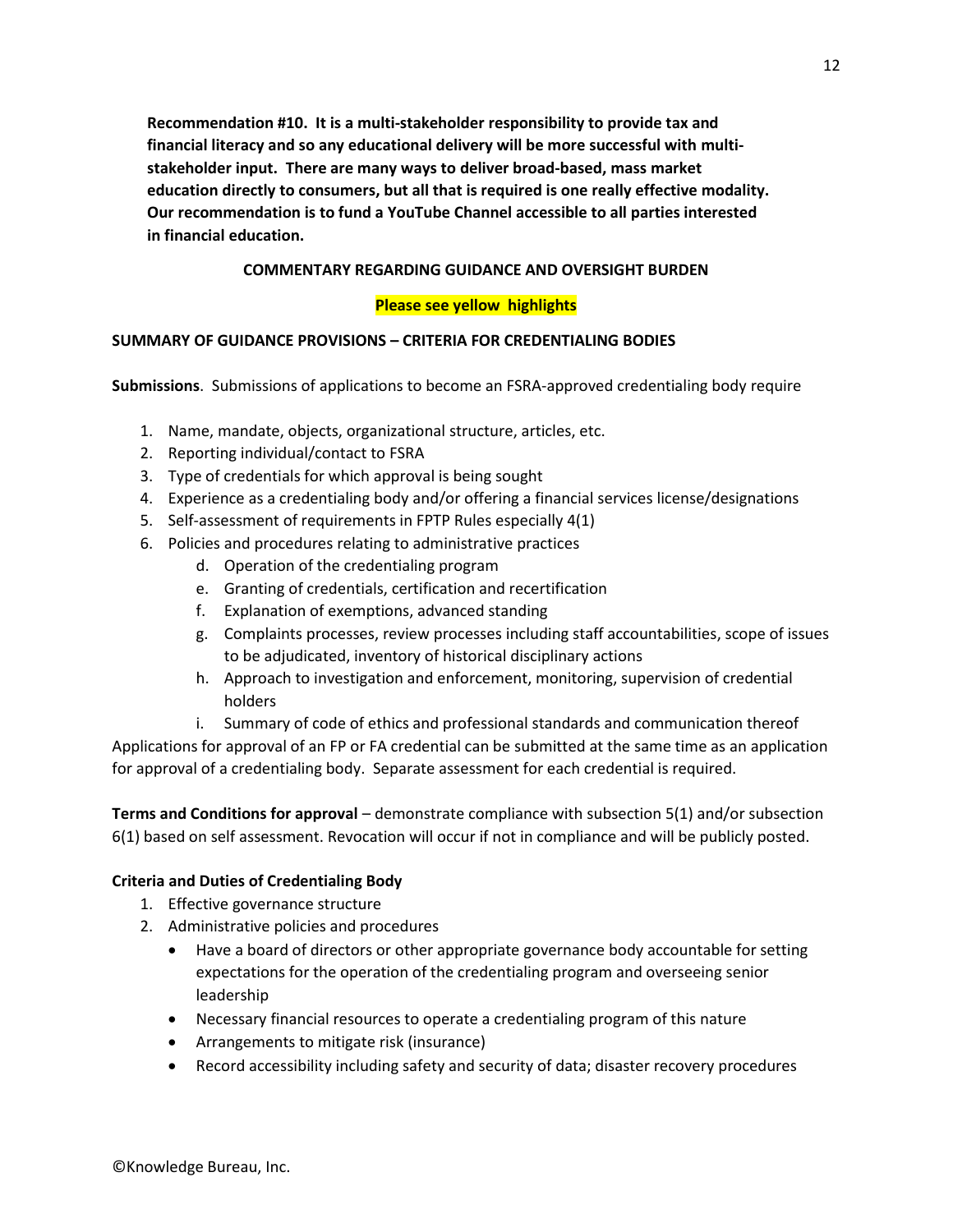- 3. Describe how it will ensure ongoing compliance with the Title Protection Framework and adapt to changes and how they expect to serve the public interest
- 4. Staff/resource adequacy: expertise, administration for credentialing program relating to
	- Content
	- Examinations
	- Oversight and supervision
	- Complaint and disciplinary measures
	- All of whom have qualifications, skills and experience to do so
	- Code of ethics and professional standards for its officers, directors and employees
	- Whether certification process is protected from undue influence so that only qualified individuals are granted a credential
- 5. **Robust controls** to ensure only qualified and competent individuals are granted and allowed to hold a credential
	- Must be fair
	- Not designed to *inhibit anyone* from seeking admission to the program except on basis of competence and ability to serve the public interest
	- Oversee conduct and supervise individuals holding approved credentials that have been issued
	- Investigate consumer complaints or allegations of potential or actual non-compliance with code or ethics or professional standards
		- o Demonstrate how complaints from the public are responded to
		- o What the adjudication and public reporting process is
			- Standards for review and adjudication
			- Risk-based approach to escalate complaints
			- Procedures for the above
			- Listing of individuals
- 6. **Outsourcing criteria** any component of its credentialing program should include agreements in place including processes to ensure competence, performance and management of conflicts of interest, if any and
- 7. **Demonstrate that certification process is protected from undue influence** so that only qualified individuals are granted a credential

## **Approved Criteria for a Financial Planning or Advising Credential - Program/Curriculum**

- 1. Overview of competencies, professional expectations, practice management education re standards of care
- 2. Technical knowledge competencies, course curriculum, sample exams, nature of CE
- 3. How Standards of Conduct will be enforced, monitored
- 4. How this curriculum satisfies standards in FPTP Rule 5(1) or 6(1)
- 5. Individuals will be required to meet conduct requirements and professional standards set out by their respective credentialing body.
- 6. In addition, financial planning and advising activities subject to regulation will also be overseen and regulated by existing regulatory bodies.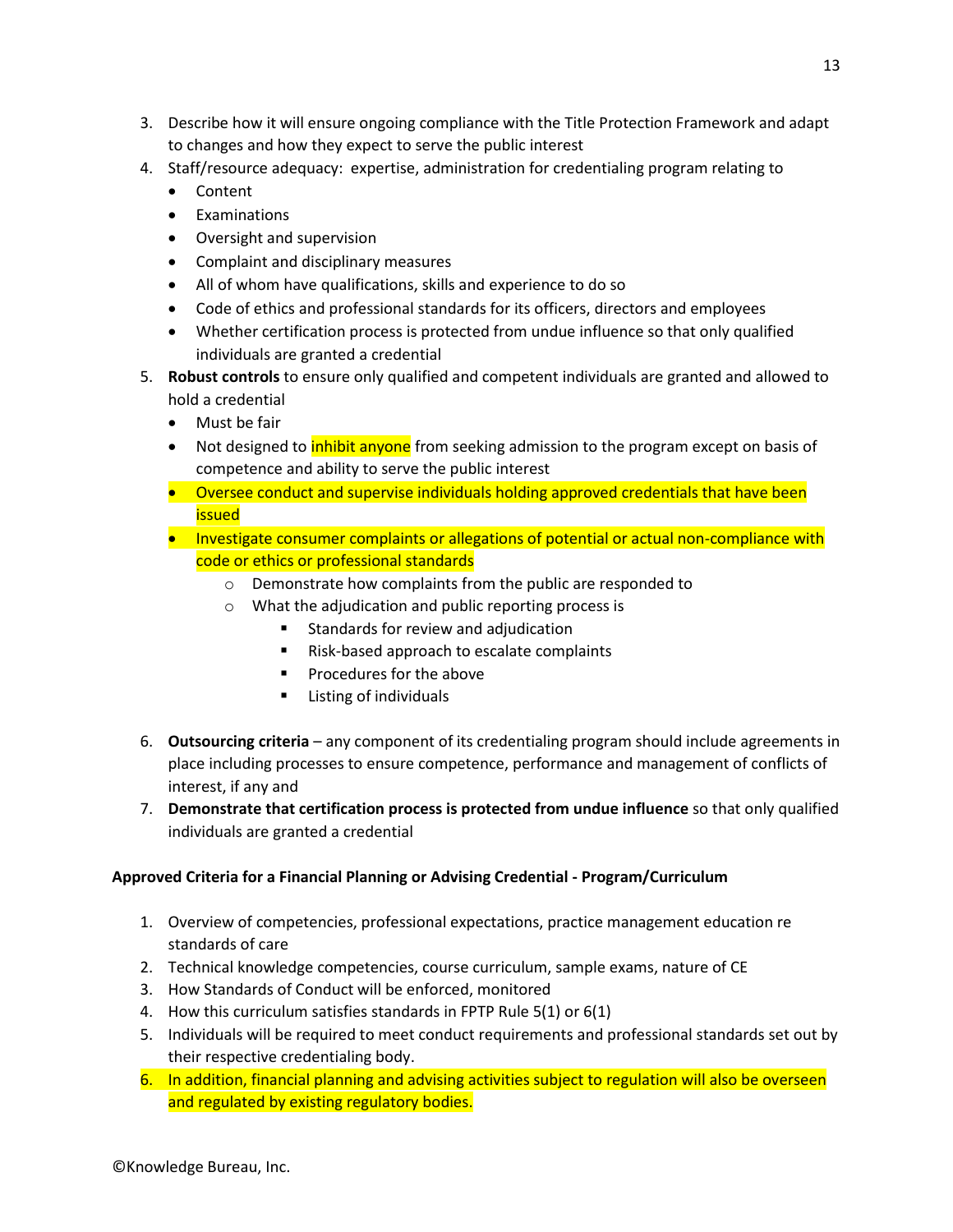# **Recommendation #11 Regarding Guidance and Oversight Burden: We believe that the robust controls anticipated are most effectively dealt with by regulators who have the legal talent and expertise to investigate consumer complaints, allegations and non-compliance.**

Conduct supervision goes well beyond the scope of the mandate of most educational institutes. Credentialing bodies can enforce use of titles based on credentials attained and ongoing professional development, but must rely on regulators for a list of advisors who may be offside in the process, especially if one of the goals is not to inhibit anyone from seeking admission to programming.

Further, regulators or courts will have the authority to determine what inappropriate activity is based on experience and precedents.

Consumers may also prefer communication with one regulatory body versus multiple to ensure consistency of complaint resolution and enforcement.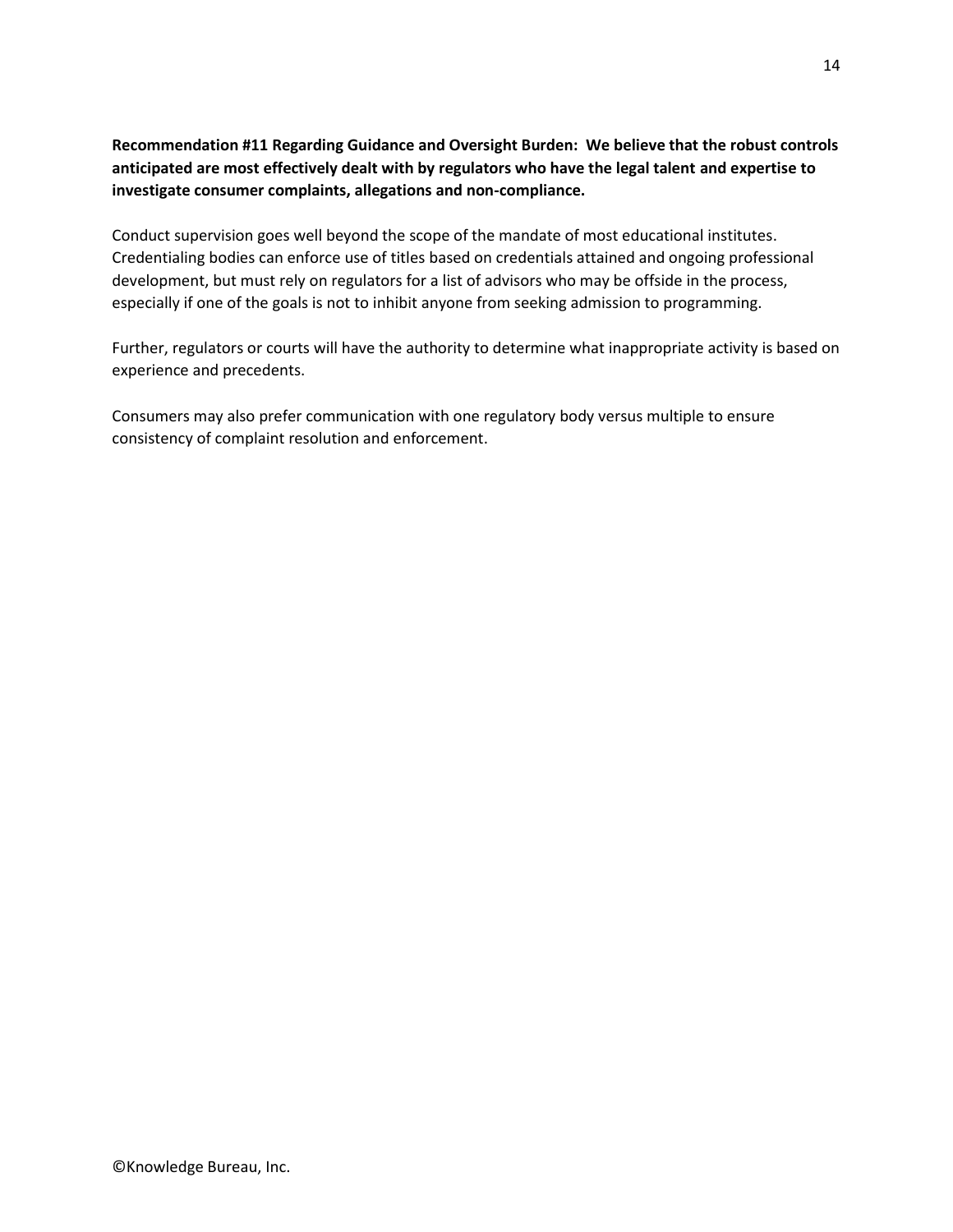### **APPENDIX – SPECIALIZED PROGRAMMING FOR ADVISORS OFFERED BY KNOWLEDGE BUREAU**

# **PROGRAMS FOR INDIVIDUALS: SPECIALIZATION & DESIGNATION**

Knowledge Bureau offers an academic path to continuing education and professional development in which new credentials earned by leaders culminate in prestigious designations, some of which are preapproved by IIROC, insurance councils and various professional organizations. These programs provide modular learning leading to mastery in seven areas of specialization.

The curriculum is holistic, practical, and available 24/7 online, providing opportunities for coaching, mentoring and case-study discussion. This is sustainable education, that provides instant feedback, performance evaluation and experience with virtual platforms so critical in the new economy changes occurring today. These designation programs (and the courses in each) can be custom-delivered and embellish in virtual webinar formats to maximize interest and value to your leaders, advisors and staff.

# **REAL WEALTH MANAGEMENT-RWM™ PROGRAM (Pre-approved IIROC Knowledge and Compliance Credits Available)**

The RWM™ Designation provides graduates with the skills required to develop a strategy, process and plan that integrates tax, bookkeeping and financial planning to suitable investment recommendations.

Specifically, graduates:

- **Act as** the **primary advisor** through a strategic process of decision making
- **Listen** for the client's life and financial triggers
- **Strategize** using the "Four RWM Elements": Accumulation, Growth, Preservation and Transition of sustainable wealth
- **Manage** the team of specialists to provide required expertise for financial solutions
- **Implement** the RWM strategy on an efficient after-tax, after-cost basis with all stakeholders.
- **Analyze** financial data expertly and consistently over time to meet financial milestones
- **Review** and adjusting the strategy and process to meet ongoing client objectives.

Graduates manage multiple stakeholders to the tax-efficient financial recommendations, as illustrated below, working with a Chief Family Influencer to guide and manage outcomes: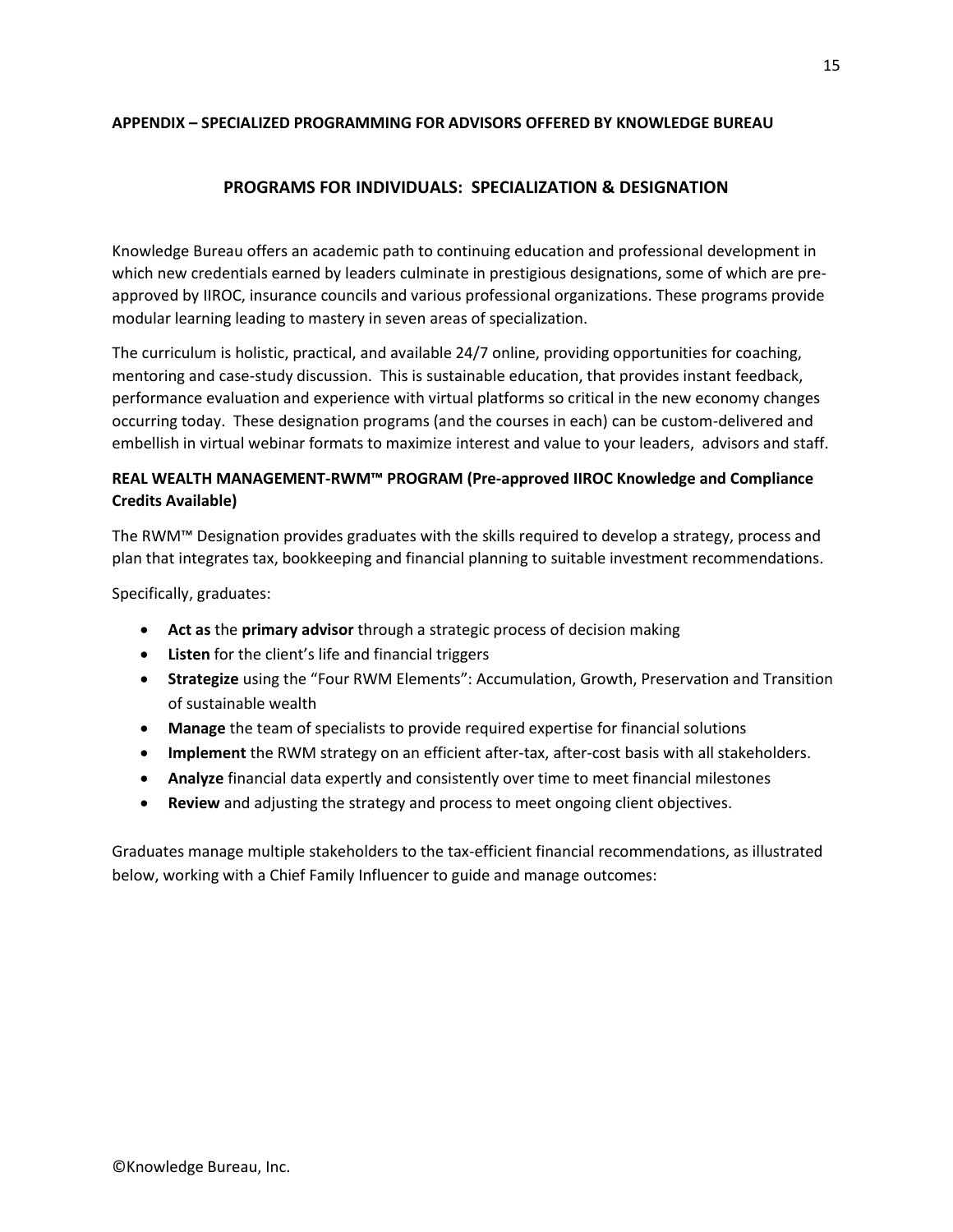# **THE KEY ROLE OF THE RWM A MULTI-STAKEHOLDER APPROACH FOR CLIENT-CENTRIC FINANCIAL DECISION-MAKING**



### **RWM – Real Wealth Manager Curriculum (pre-approved IIROC Credits Available)**

- Defining Real Wealth Management: Planning for Families Wealth
- Objective-Based Planning and Joint-Decision Making
- The Strategic Approach in Real Wealth Management
- Leading the Multi-Stakeholder Plan: The Professional Advisory Team
- Leading the Multi-Stakeholder Plan: The Chief Family Influencer
- Identifying the Costs of Building Wealth
- Managing Sources of Income and Capital
- Analysis: Common Financial Documents
- Elements of RWM: Accumulation
- Elements of RWM: Growth
- Elements of RWM: Preservation
- Elements of RWM: Transition
- Execution: The Real Wealth Management Process
- Obstacles: Practice Management
- Success Factors: Leadership towards Financial Peace of Mind
- Appendix Advanced Tax Update for Real Wealth Managers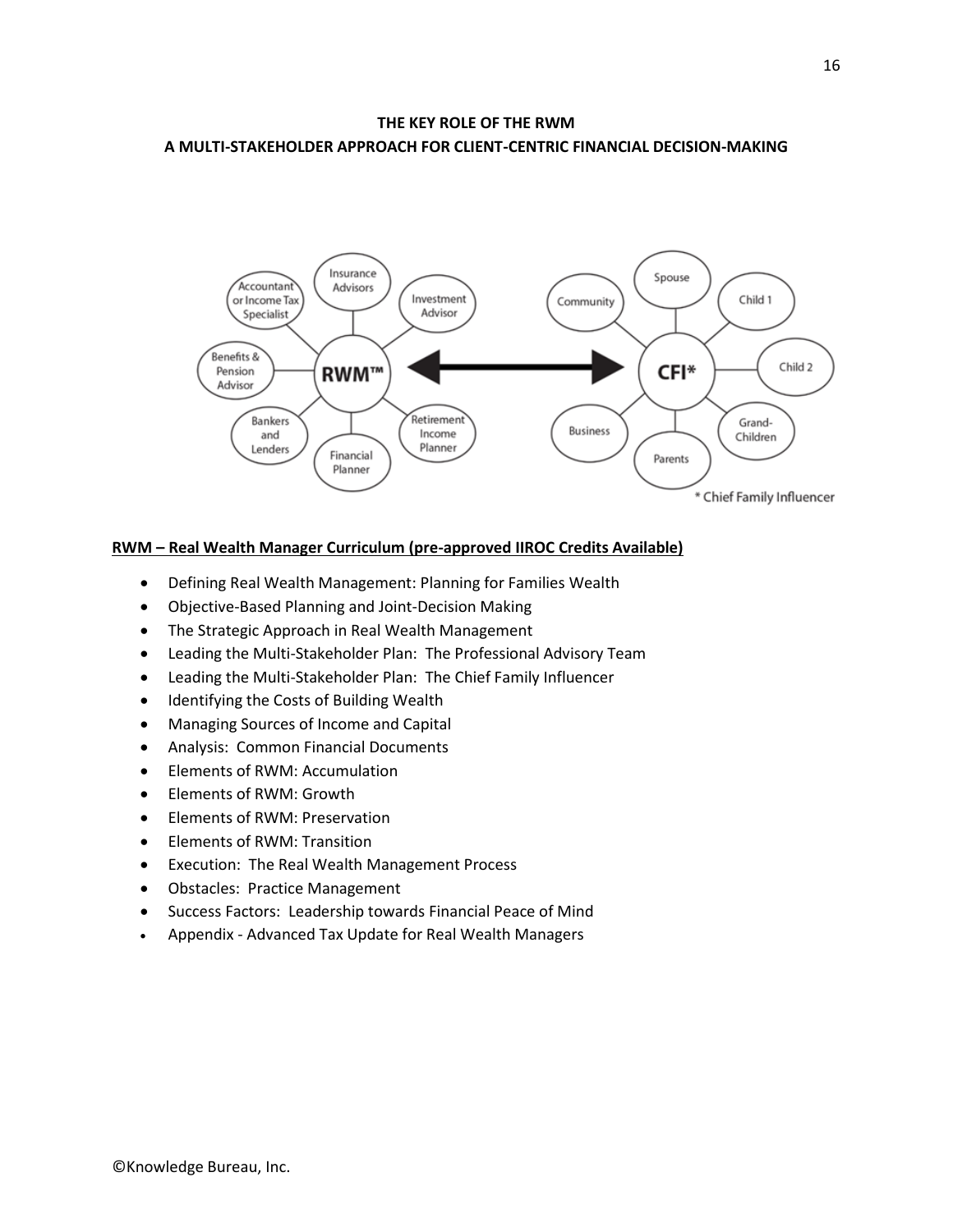## **MFA-P PHILANTHROPY (Pre-approved IIROC Knowledge and Compliance Credits Available)**

In partnership with CAGP and Spire Philanthropy, this 15-module program features three courses:

### **Course 1 - Introduction to Strategic Philanthropy**

- Why Families Give
- The Role of the Advisor
- Personal Tax Aspects of Charitable Giving
- Ways to Give Assets Other than Cash
- Deferred Gifts Tax Aspects
- What a Successful Plan Looks Like

#### **Course 2 Understanding the Charitable Sector**

- The Charitable Sector Landscape
- Emerging Charitable Trends
- How Charities Operate
- Funding of Canadian Charities
- Legal and Ethical Considerations
- How to Plan for Impact

#### **Course 3 Integrating Gift Planning – True-to-life Case Studies**

- Multi-stakeholder Planning
- Working with Vulnerable Clients
- Insurance Gifts
- Legacy Planning with Business Owners
- Using CPP as a Funding Mechanism

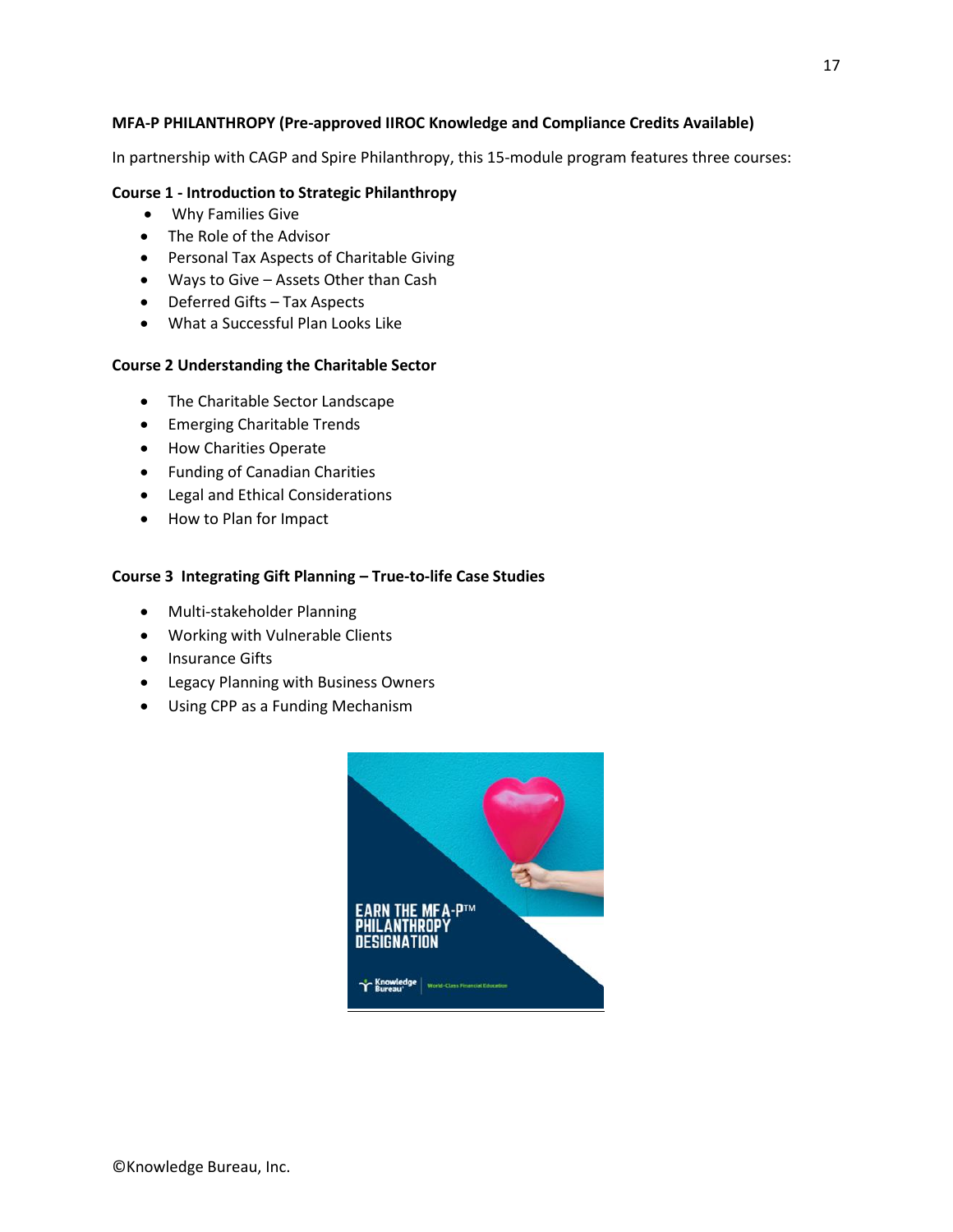#### **ADDITIONAL CERTIFICATE PROGRAMMING**

*Each bulleted entry represents a 30-hour certificate course with 10 online CE Modules.* 



## **MFA™ - Pension and Estate Services Specialist**

- Personal Pension Planning
- Tax-Efficient Retirement Income Planning
- Investment Tax Strategies
- Fundamentals of Succession Planning
- Behavioral Finance in Risk Management
- Planning with Trusts

### **Or choose from these key technical subjects in high demand by professional advisors:**



### **MFA™ - Business Services Specialist**

- Advising Family Businesses
- Corporate Income Tax Fundamentals
- Planning for Incorporated Professionals
- Planning for Corporate Owner/Managers
- Understanding Business Valuation
- Canada U.S. Cross Border Taxation